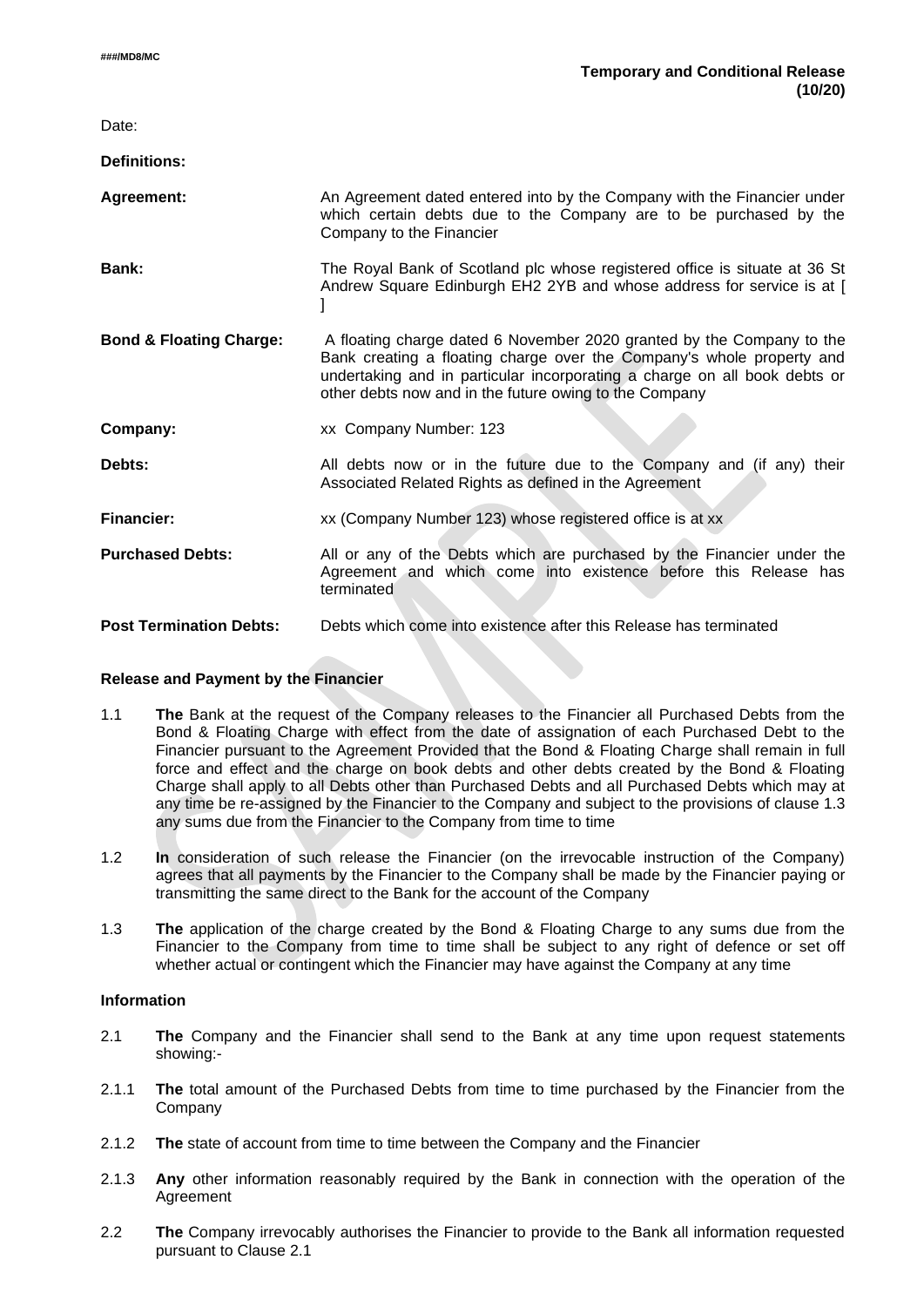# **Termination**

- 3.1 **The** Bank may terminate this Release on one clear day's notice to the Financier
- 3.2 **This** Release shall immediately cease to have effect upon the Agreement being terminated for any reason or upon the Financier and the Company agreeing to any material variation of the Agreement without the prior written consent of the Bank.
- 3.3 **The** Financier shall immediately inform the Bank in writing if the Agreement is terminated for any reason
- 3.4 **On** this Release being terminated it shall cease to have effect in respect of any Post Termination Debts but the Financier's rights in respect of any Purchased Debts shall continue

#### **Invalidity of the Agreement**

4 **If** the assignation of any Purchased Debt or all the Purchased Debts pursuant to the Agreement (including any provision in the Agreement by which any Purchased Debt which fails to vest in the Financier is held by the Company in trust for the Financier) proves to be ineffective for any reason or not binding on the Company or any administrator receiver or liquidator of the Company then this Release shall be deemed not to have been given in respect of that Purchased Debt or such Purchased Debts

## **Alienation**

5 **This** Release is personal to the Financier and the benefit of it may not be assigned or dealt with by the Financier in any manner

## **Payments received by the Bank**

6 **The** Bank may accept any payment or collect any cheque for the Company's account and retain or permit the Company to draw against the same and the Bank shall not be obliged to pay any sum to the Financier unless the Bank has deliberately procured the payment to the Bank of a sum which to the Bank's knowledge should have been paid to the Financier

## **Notices**

- 7.1 **Any** notice by the Bank may be sent by first class post or fax or delivered to the Financier at the above address or the Financier's address last known to the Bank
- 7.2 **Any** notice by the Financier may be sent by post or delivered to the Bank at its above address
- 7.3 **A** notice by the Bank or the Financier by first class post shall be deemed served on the next working day after posting
- 7.4 **A** notice by the Bank by fax shall be deemed served at the time of sending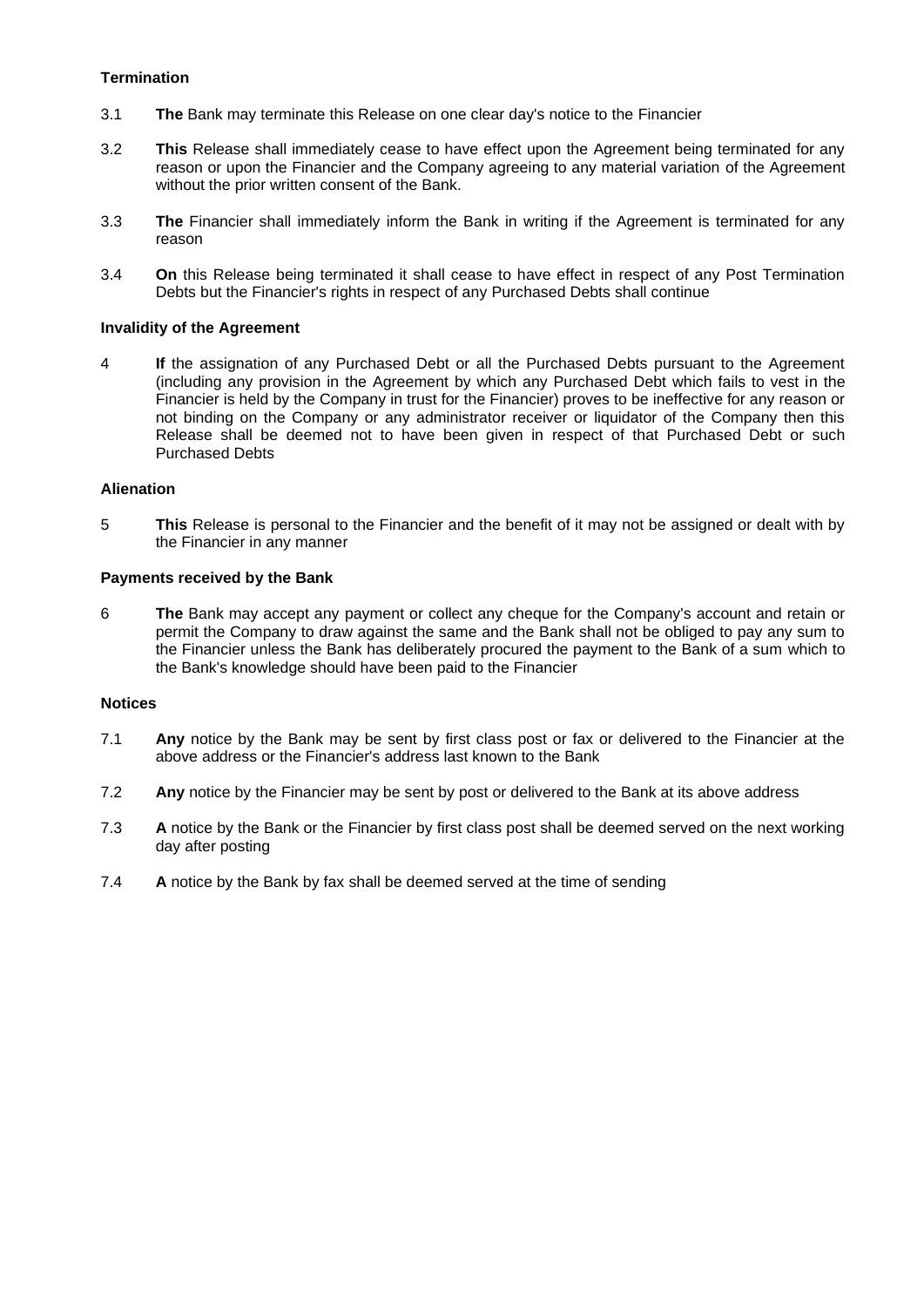## **Governing Law**

- 8 **This** Release shall be governed by and construed in accordance with the law of Scotland
- 8.1 **The** Bank, the Financier and the Company irrevocably submit to the jurisdiction of the Scottish courts and irrevocably agree that a judgment or ruling in any proceedings in connection with this deed in those courts will be conclusive and binding on all parties and may be enforced against any party in the courts of any other jurisdiction

**As Witness** the hands of the parties

| Signed by<br>for and on behalf of the Bank<br>in the presence of:-      |                               |
|-------------------------------------------------------------------------|-------------------------------|
| Witness' Signature - Bank Employee                                      |                               |
| Witness' Full Name                                                      |                               |
| Signed by<br>for and on behalf of the Financier<br>in the presence of:- | Director/Authorised Signatory |
| Witness' Signature                                                      |                               |
| Witness' Full Name                                                      |                               |
| Witness' Address                                                        |                               |
|                                                                         |                               |